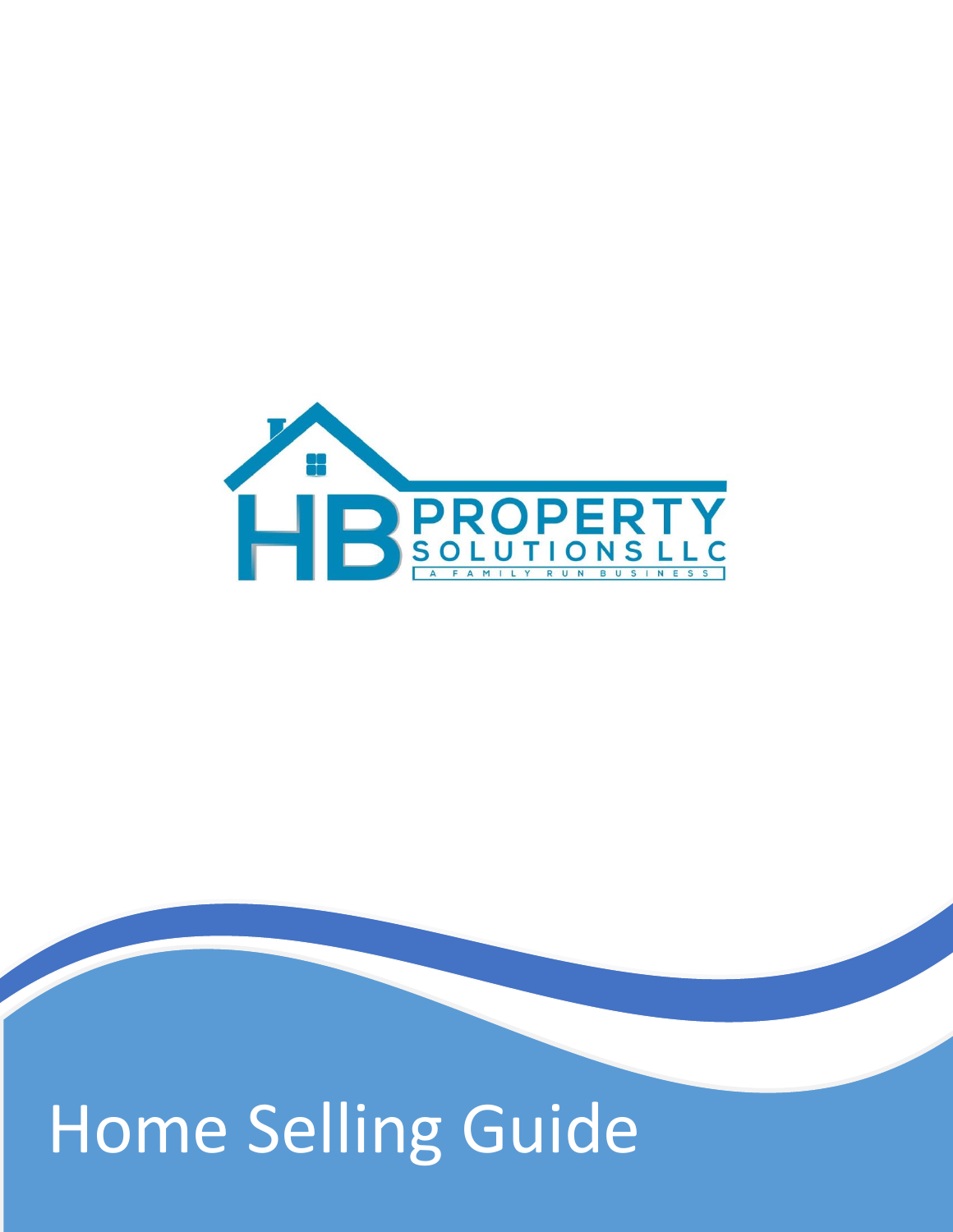

# **HB Property Solutions, LLC Real Estate Solutions Company**

**HB Property Solutions is Central New York's premier real estate solutions company located in Fulton, New York. The company specializes in solving complicated real estate matters for people throughout the state. Since its inception, the company has helped hundreds of homeowners find** 



**第一章 有限** 

*<b>* 

**solutions to their complicated real estate problems. Whether** the **homeowner is looking to stay in the home or sell, we can provide a quick and easy solution. The company specializes in foreclosure** 

**avoidance and is the foremost expert in this arena. We can help stop the foreclosure and avoid bankruptcy in most scenarios. We work with each homeowner individually and explore all possible options.** 

**Additionally, the company has helped numerous families achieve the dream of home ownership through its first time home buyer educational program and credit repair program. HB Property Solutions is proud to be part of the area's renaissance and we aspire to continue contributing to the economic rejuvenation of New York.**

**HB Property Solutions is a member of the Better Business Bureau and has been an integral part of the community for years. We can provide numerous references from past clients upon request. Call us today and we can discuss your options! (315) 887-4300**

# **Real Estate Specialties**

**Foreclosure Avoidance** 

**Debt Removal or Renegotiation** 

**Refinancing Homes in Foreclosure** 

**Sell your Property without Realtor Commissions** 

**Title Issues** 

**Relocation Assistance** 

**Vacant Properties** 

**Environmental or Structural Problems** 

**Apartment & House Rental Specialists** 

**Bankruptcy** 

**Overleveraged Properties** 

**Judgments or Outside Liens** 

**Credit Repair** 

**First Time Homebuyer Programs**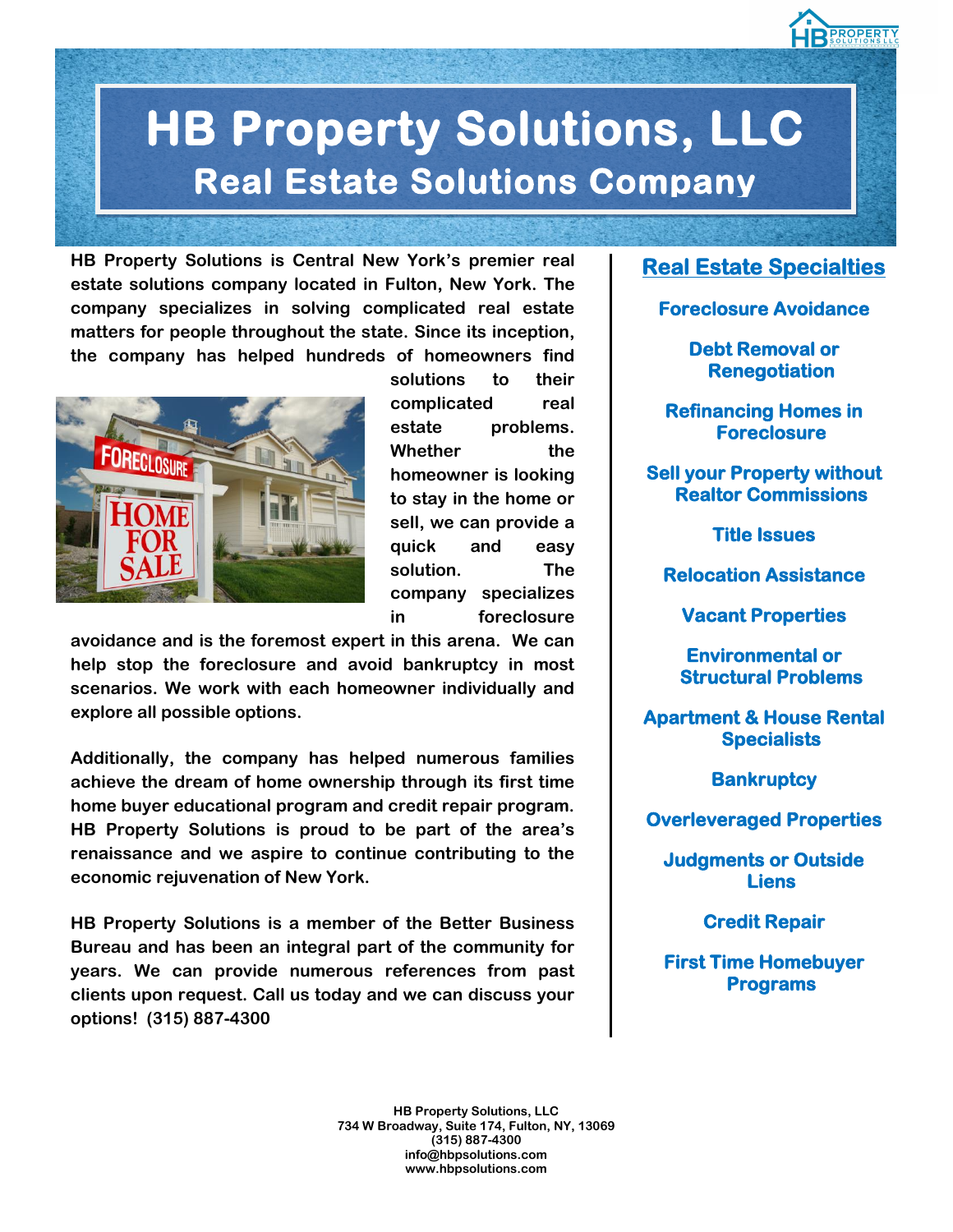

# **Purchase Programs**

**In many instances, it may be in your best interest to sell. If you are struggling to make the mortgage payment each month, you may need want to find a more affordable situation. Likewise, do not risk losing valuable equity to a pending foreclosure by not taking action. We can purchase your home directly from you and there are no hefty realtor commissions you will have to pay. We can also close very quickly or on your timeline, whatever you prefer. Call us today and we can make you an offer in less than 24 hours! We can be reached at (315) 887-4300**

### **Mortgage Refinance Programs**

**If saving your home is your goal, we can help! We work with many national lenders who specialize in refinancing homeowners who are behind on payments. Most mortgage companies will shy** 

**away from borrowers with tarnished credit, but not the lenders we work with. We will work diligently to find the best loan product for you. If this program interests you, please speak with us today at (315) 887-4300 because the longer you delay the more difficult it will be to qualify!**

### **Loan Modification Programs**

**A "Loan Modification Program" is a special program designed to help homeowners who had a previous hardship get back on track with their mortgage. We** 

**will work directly with you and your lender to help you qualify, however you must have recovered from that hardship, and be able to make your mortgage payments again. Often times the lender will require some sort of partial payment before they will consider a loan modification program. The relationships we have built with many banks will help you immensely during this process.** 

### **Short Sale Programs**

**With today's declining real estate market it can be very difficult for some homeowners to sell their property. If you are overleveraged you may be tempted to just walk away, however this is not in your best interest. There are serious consequences if you let the home go to foreclosure. If this is a scenario you are currently experiencing you must understand you have options. We are very successful at negotiating debt with banks and can often times purchase your property directly from you thus saving you from a foreclosure.** 

### **Credit Repair Programs**

**Whether you are looking to repair your credit from an unfortunate financial event or improve your credit score in order to purchase another home in the future our network of credit repair specialists can produce results quickly. We can provide educational materials, step by step instruction, and professional credit coaching throughout the course of a year to help you right to ship and get back on track.**

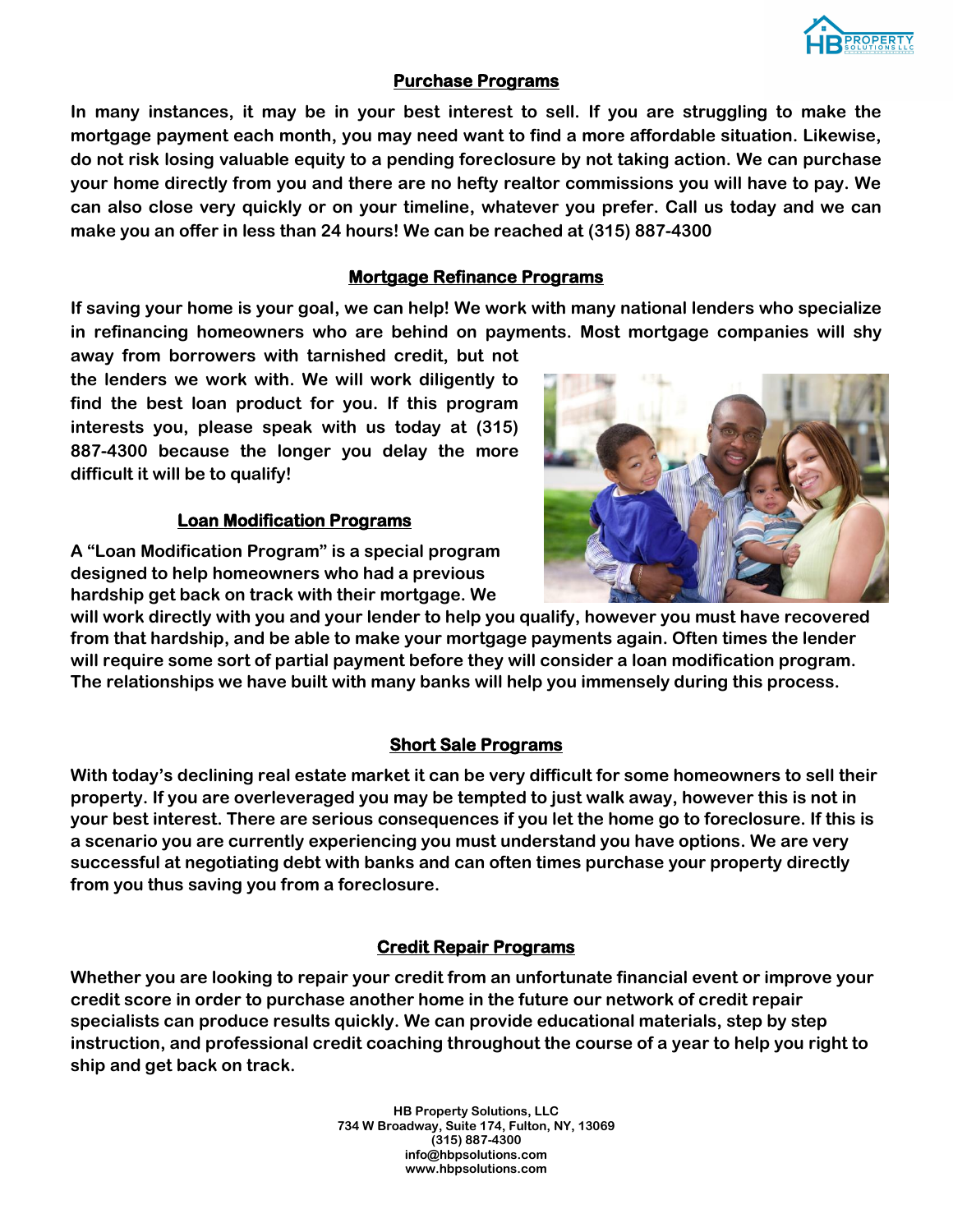

## **Homeowner Relocation Programs**

**We realize the challenges homeowners face when selling their property. That is why HB Property Solutions created the Homeowner Relocation Program run by <<investor name>>. <<investor name>> will work hand in hand with you to locate another home or an apartment depending on**  your needs. <<he/she>> can also arrange for movers if this is something you desire. We know **selling a home can be stressful and believe in going the extra mile for our customers. Please inquire about the program and let us help you with your transition.**

## **Company Testimonials**

**"Being in the mortgage business I know how complicated home transactions can be and that is why I have been so impressed with the way you does business. I have seen them solve some of the most difficult real estate problems that other investors and real estate professionals would not touch. They are extremely professional and most importantly do what they promise. If you are looking to refinance, sell, or buy a home I would deal with them first!"** 

 **- Tom Wicker, Mortgage Broker** 

**"I had a very complicated Real Estate problem whereby I owed much more than my house was worth and as a result could not sell my property. You actually negotiated my debt down with my mortgage company and were able to purchase my house thus saving me from foreclosure."** 

 **- Chris C. , Home Seller**

**"I can not thank your company enough for helping me solve my real estate problems. I was behind on my mortgage and need someone to close quickly. The company actually made up all of my back payments and continued to pay my mortgage which has helped me re-establish my credit. I can not thank you enough."**

 **- Jennifer L. Home Seller**



**"As a Real Estate attorney I deal with many difficult real estate closings and I have been extremely impressed with the way you have helped solve many of my client's real estate problems. I extend my sincere gratitude to your company for your professionalism during our ongoing professional relationship."**

 **- Francis Lieto, Attorney**

**"Thank you very much for everything. Your company was very professional and you did everything you said you were going to."**

 **- Nicole Wade, Home Seller**